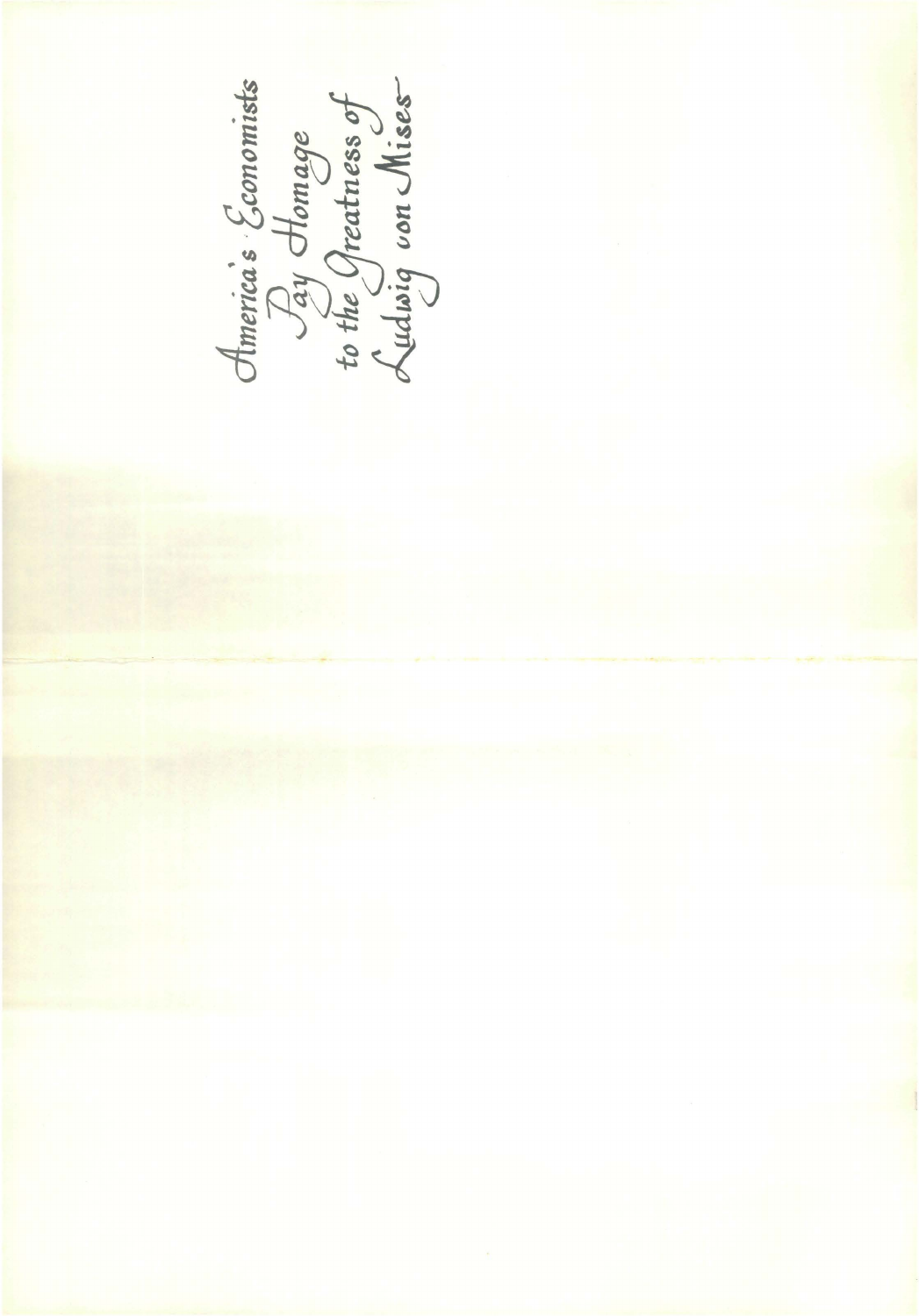

## LUDWIG VON MISES DISTINGUISHED FELLOW 1969

A library possessing all the books by Ludwig von Mises would have nineteen volumes if it confined itself to first editions, forty-six volumes if it included all revised editions and foreign translations, and still more if it possessed the *Festschriften* and other volumes containing contributions by him. This stream of publications began in 1902. Mises will be 88 years old this September. He taught at the University of Vienna until 1934 and at the lnstitut Universitaire in Geneva until 1940. He still teaches at New York University. The stream of students that has come out of his seminars is no less remarkable than his literary output.

His published work ranges from economic history and history of thought to methodology and political philosophy, with special emphasis on monetary theory, international finance, business fluctuations, price and wage theory, industrial organization, and economic systems. It would not be possible to enumerate the ideas which Mises has originated and disseminated over the years, but some of the most fruitful may be mentioned: in monetary theory, the application of marginal utility theory to the explanation of the demand for money; in business cycle theory, certain amendments to the Wicksellian theory of the cumulative process and a demonstration that a monetary policy stabilizing certain price indices would not at the same time stabilize business activity; in the theory of socialist economic planning, the discovery that the type of economic calculation required for an efficient allocation of resources cannot be carried out without a system of competitive market prices. The recent movements toward decentralized planning in several Soviet-type economies add the endorsement of history to the insights at which Mises arrived almost fifty years ago.

> *Citation by the American Economic Association in its official publication,* The American Economic Review, *September, 1969.*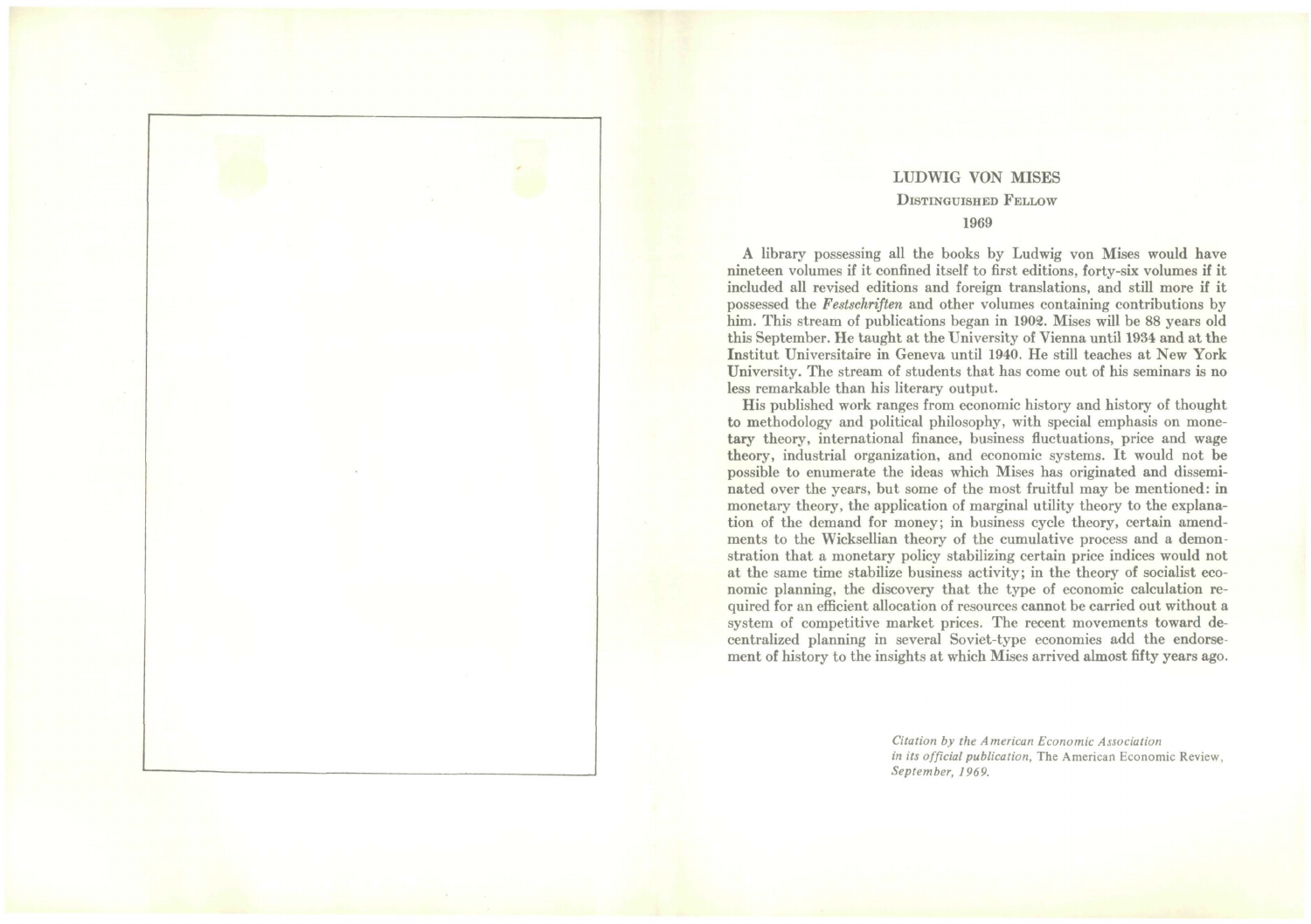